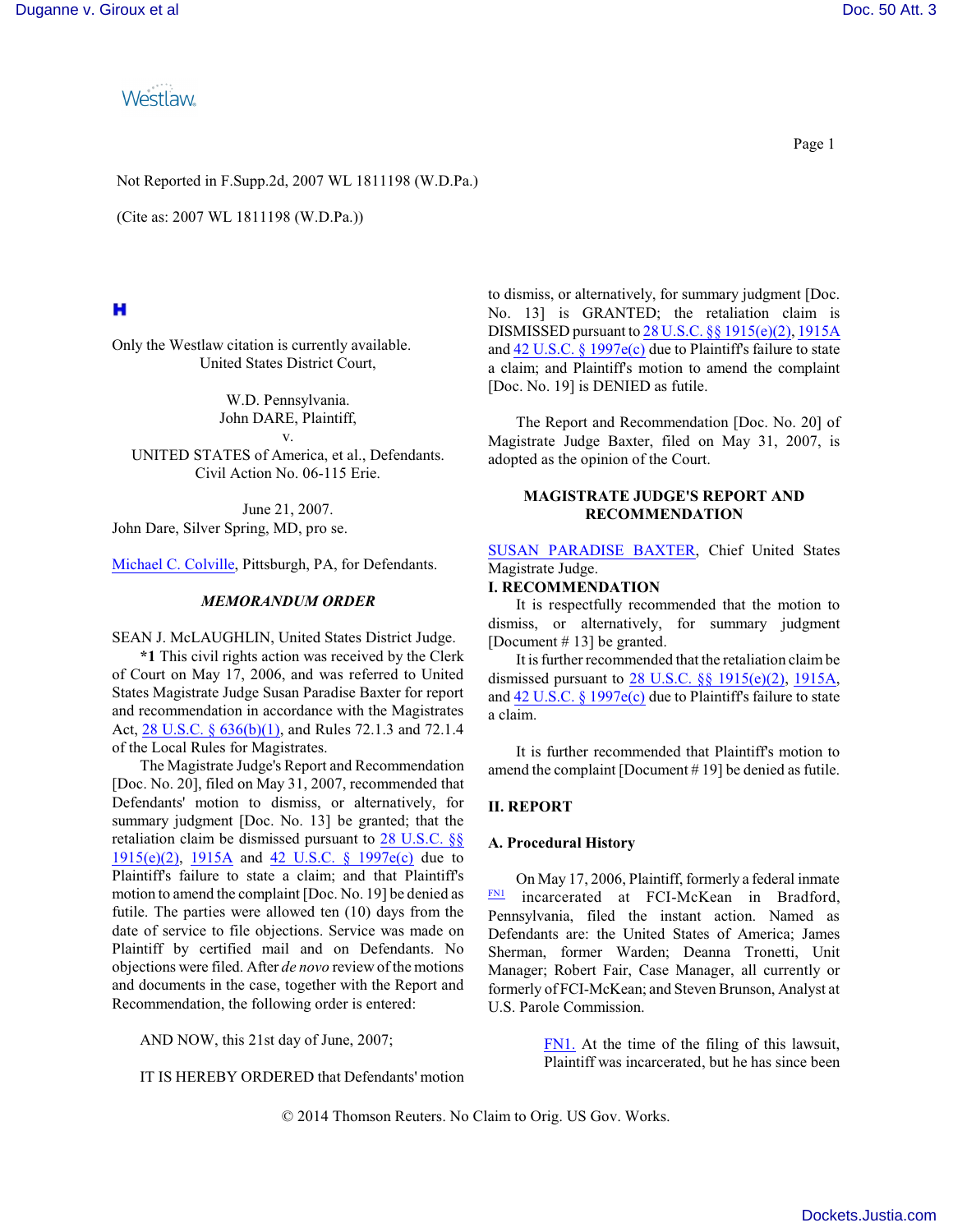(Cite as: 2007 WL 1811198 (W.D.Pa.))

### released.

This is a combined *Bivens* /FTCA action based on Plaintiff's allegation that he was confined in prison more than twenty months past his parole eligibility date. In his original complaint, Plaintiff alleges that staff at both FCI-McKean and the U.S. Parole Commission provided inaccurate information regarding his past criminal history (relating to a 1973 juvenile conviction for Carnal Knowledge) in an attempt to deny him parole. Plaintiff claims that through their actions Defendants violated his First, Fifth, and Eighth Amendment rights under *[Bivens v.](http://www.westlaw.com/Find/Default.wl?rs=dfa1.0&vr=2.0&DB=708&FindType=Y&SerialNum=1971127105) Six Unknown [Federal Narcotics Agents,](http://www.westlaw.com/Find/Default.wl?rs=dfa1.0&vr=2.0&DB=708&FindType=Y&SerialNum=1971127105)* 403 [U.S. 388, 91](http://www.westlaw.com/Find/Default.wl?rs=dfa1.0&vr=2.0&DB=708&FindType=Y&SerialNum=1971127105) [S.Ct. 1999, 29](http://www.westlaw.com/Find/Default.wl?rs=dfa1.0&vr=2.0&DB=708&FindType=Y&SerialNum=1971127105) L.Ed.2d 619 (1971). Further, Plaintiff alleges that the U.S. should be held liable for the gross negligence of its employees under the Federal Tort Claims Act. Finally, Plaintiff alleges that Defendants knew the information to be false and provided it in retaliation for exercising his constitutional rights. Document # 3, ¶ 37. As relief for these alleged wrongs, Plaintiff seeks monetary compensation.

**\*2** Defendants have filed a motion to dismiss or in the alternative for summary judgment [Document # 13] and Plaintiff has filed a brief in opposition [Document # 17]. Plaintiff has also filed a motion to amend the complaint [Document # 19]. These issues are fully briefed and are ripe for disposition by this Court.

### **B. Standards of Review**

### **1.** *Pro Se* **Litigants**

*Pro se* pleadings, "however inartfully pleaded," must be held to "less stringent standards than formal pleadings drafted by lawyers" and can only be dismissed for failure to state a claim if it appears " 'beyond a doubt that the plaintiff can prove no set of facts in support of his claim which would entitle him to relief.' " *[Haines v. Kerner,](http://www.westlaw.com/Find/Default.wl?rs=dfa1.0&vr=2.0&DB=708&FindType=Y&SerialNum=1972127052)* [404](http://www.westlaw.com/Find/Default.wl?rs=dfa1.0&vr=2.0&DB=708&FindType=Y&SerialNum=1972127052) [U.S. 519, 520-521, 92 S.Ct. 594, 30](http://www.westlaw.com/Find/Default.wl?rs=dfa1.0&vr=2.0&DB=708&FindType=Y&SerialNum=1972127052) L.Ed.2d 652(1972), *quoting [Conley v. Gibson,](http://www.westlaw.com/Find/Default.wl?rs=dfa1.0&vr=2.0&DB=708&FindType=Y&SerialNum=1957120403)* 355 [U.S. 41, 45-46, 78](http://www.westlaw.com/Find/Default.wl?rs=dfa1.0&vr=2.0&DB=708&FindType=Y&SerialNum=1957120403) S.Ct. 99, 2 [L.Ed.2d 80](http://www.westlaw.com/Find/Default.wl?rs=dfa1.0&vr=2.0&DB=708&FindType=Y&SerialNum=1957120403) (1957). If the court can reasonably read pleadings to state a valid claim on which the litigant could prevail, it should do so despite failure to cite proper legal authority, confusion of legal theories, poor syntax and sentence construction, or litigant's unfamiliarity with pleading requirements. *Boag [v. MacDougall,](http://www.westlaw.com/Find/Default.wl?rs=dfa1.0&vr=2.0&DB=708&FindType=Y&SerialNum=1982101921)* 454 [U.S.](http://www.westlaw.com/Find/Default.wl?rs=dfa1.0&vr=2.0&DB=708&FindType=Y&SerialNum=1982101921) 364, 102 [S.Ct. 700, 70](http://www.westlaw.com/Find/Default.wl?rs=dfa1.0&vr=2.0&DB=708&FindType=Y&SerialNum=1982101921) L.Ed.2d 551 (1982); *[United](http://www.westlaw.com/Find/Default.wl?rs=dfa1.0&vr=2.0&DB=350&FindType=Y&ReferencePositionType=S&SerialNum=1944116475&ReferencePosition=555) States [ex rel. Montgomery v. Bierley,](http://www.westlaw.com/Find/Default.wl?rs=dfa1.0&vr=2.0&DB=350&FindType=Y&ReferencePositionType=S&SerialNum=1944116475&ReferencePosition=555)* 141 F.2d [552, 555](http://www.westlaw.com/Find/Default.wl?rs=dfa1.0&vr=2.0&DB=350&FindType=Y&ReferencePositionType=S&SerialNum=1944116475&ReferencePosition=555) (3d [Cir.1969\)](http://www.westlaw.com/Find/Default.wl?rs=dfa1.0&vr=2.0&DB=350&FindType=Y&ReferencePositionType=S&SerialNum=1944116475&ReferencePosition=555) (petition prepared by a prisoner may be inartfully drawn and should be read "with a measure of tolerance"); *Smith v. [U.S. District Court,](http://www.westlaw.com/Find/Default.wl?rs=dfa1.0&vr=2.0&DB=350&FindType=Y&SerialNum=1992044069)* 956 [F.2d](http://www.westlaw.com/Find/Default.wl?rs=dfa1.0&vr=2.0&DB=350&FindType=Y&SerialNum=1992044069) 295 [\(D.C.Cir.1992\)](http://www.westlaw.com/Find/Default.wl?rs=dfa1.0&vr=2.0&DB=350&FindType=Y&SerialNum=1992044069); *Freeman [v. Department of Corrections,](http://www.westlaw.com/Find/Default.wl?rs=dfa1.0&vr=2.0&DB=350&FindType=Y&SerialNum=1991188699)* 949 F.2d 360 (10th [Cir.1991\)](http://www.westlaw.com/Find/Default.wl?rs=dfa1.0&vr=2.0&DB=350&FindType=Y&SerialNum=1991188699). Under our liberal pleading rules, during the initial stages of litigation, a district court should construe all allegations in a complaint in favor of the complainant. *Gibbs [v. Roman,](http://www.westlaw.com/Find/Default.wl?rs=dfa1.0&vr=2.0&DB=506&FindType=Y&SerialNum=1997122914)* 116 [F.3d](http://www.westlaw.com/Find/Default.wl?rs=dfa1.0&vr=2.0&DB=506&FindType=Y&SerialNum=1997122914) 83 (3d [Cir.1997\)](http://www.westlaw.com/Find/Default.wl?rs=dfa1.0&vr=2.0&DB=506&FindType=Y&SerialNum=1997122914). *See, e.g., [Nami v. Fauver,](http://www.westlaw.com/Find/Default.wl?rs=dfa1.0&vr=2.0&DB=506&FindType=Y&ReferencePositionType=S&SerialNum=1996102682&ReferencePosition=65)* 82 F.3d [63, 65](http://www.westlaw.com/Find/Default.wl?rs=dfa1.0&vr=2.0&DB=506&FindType=Y&ReferencePositionType=S&SerialNum=1996102682&ReferencePosition=65) (3d [Cir.1996\)](http://www.westlaw.com/Find/Default.wl?rs=dfa1.0&vr=2.0&DB=506&FindType=Y&ReferencePositionType=S&SerialNum=1996102682&ReferencePosition=65) (discussing [Fed.R.Civ.P. 12\(b\)\(6\)](http://www.westlaw.com/Find/Default.wl?rs=dfa1.0&vr=2.0&DB=1004365&DocName=USFRCPR12&FindType=L) standard); *[Markowitz v. Northeast](http://www.westlaw.com/Find/Default.wl?rs=dfa1.0&vr=2.0&DB=350&FindType=Y&ReferencePositionType=S&SerialNum=1990096647&ReferencePosition=103) Land Company,* 906 [F.2d](http://www.westlaw.com/Find/Default.wl?rs=dfa1.0&vr=2.0&DB=350&FindType=Y&ReferencePositionType=S&SerialNum=1990096647&ReferencePosition=103) 100, 103 (3d [Cir.1990\)](http://www.westlaw.com/Find/Default.wl?rs=dfa1.0&vr=2.0&DB=350&FindType=Y&ReferencePositionType=S&SerialNum=1990096647&ReferencePosition=103) (same). Because Plaintiff is a *pro se* litigant, this Court will consider facts and make inferences where it is appropriate.

#### **2. Motion to dismiss pursuant to [Fed.R.Civ.P. 12\(b\)\(6\)](http://www.westlaw.com/Find/Default.wl?rs=dfa1.0&vr=2.0&DB=1004365&DocName=USFRCPR12&FindType=L)**

A motion to dismiss filed pursuant to [Federal Rule of](http://www.westlaw.com/Find/Default.wl?rs=dfa1.0&vr=2.0&DB=1004365&DocName=USFRCPR12&FindType=L) [Civil Procedure 12\(b\)\(6\)](http://www.westlaw.com/Find/Default.wl?rs=dfa1.0&vr=2.0&DB=1004365&DocName=USFRCPR12&FindType=L) must be viewed in the light most favorable to the plaintiff and all the well-pleaded allegations of the complaint must be accepted as true. *[Neitzke v. Williams,](http://www.westlaw.com/Find/Default.wl?rs=dfa1.0&vr=2.0&DB=708&FindType=Y&SerialNum=1989063358)* 490 U.S. 319, 109 [S.Ct. 1827, 104](http://www.westlaw.com/Find/Default.wl?rs=dfa1.0&vr=2.0&DB=708&FindType=Y&SerialNum=1989063358) [L.Ed.2d](http://www.westlaw.com/Find/Default.wl?rs=dfa1.0&vr=2.0&DB=708&FindType=Y&SerialNum=1989063358) 338 (1989); *Estelle v. [Gamble,](http://www.westlaw.com/Find/Default.wl?rs=dfa1.0&vr=2.0&DB=708&FindType=Y&SerialNum=1976141341)* [429 U.S. 97, 97](http://www.westlaw.com/Find/Default.wl?rs=dfa1.0&vr=2.0&DB=708&FindType=Y&SerialNum=1976141341) [S.Ct. 285, 50 L.Ed.2d 251](http://www.westlaw.com/Find/Default.wl?rs=dfa1.0&vr=2.0&DB=708&FindType=Y&SerialNum=1976141341) (1976). The motion cannot be granted unless the court is satisfied "that no relief could be granted under any set of facts that could be proved consistent with the allegations." *Hishon [v. King](http://www.westlaw.com/Find/Default.wl?rs=dfa1.0&vr=2.0&DB=708&FindType=Y&SerialNum=1984124905) & [Spaulding,](http://www.westlaw.com/Find/Default.wl?rs=dfa1.0&vr=2.0&DB=708&FindType=Y&SerialNum=1984124905)* 467 [U.S. 69, 73, 104](http://www.westlaw.com/Find/Default.wl?rs=dfa1.0&vr=2.0&DB=708&FindType=Y&SerialNum=1984124905) S.Ct. 2229, 81 L.Ed.2d 59 [\(1984\)](http://www.westlaw.com/Find/Default.wl?rs=dfa1.0&vr=2.0&DB=708&FindType=Y&SerialNum=1984124905). The issue is not whether the plaintiff will prevail at the end but only whether he should be entitled to offer evidence to support his claim. *Neitzke; Scheuer v. Rhodes,* 419 U.S. 232 (1974). [Rule 8\(a\) of](http://www.westlaw.com/Find/Default.wl?rs=dfa1.0&vr=2.0&DB=1004365&DocName=USFRCPR8&FindType=L) the Federal Rules of [Civil Procedure](http://www.westlaw.com/Find/Default.wl?rs=dfa1.0&vr=2.0&DB=1004365&DocName=USFRCPR8&FindType=L) states that a pleading must set forth a claim for relief which contains a short and plain statement of the claim showing that the pleader is entitled to relief. Therefore, in order to survive a motion to dismiss for failure to state a claim, the complaint must set forth sufficient information to suggest that there is some recognized legal theory upon which relief can be granted. **3. Failure to state a claim under the PLRA**

**\*3** The Prison Litigation Reform Act provides that: (b) Grounds for dismissal-On review, the court shall identify cognizable claims or dismiss the complaint, or any portion of the complaint, if the complaint-(1) is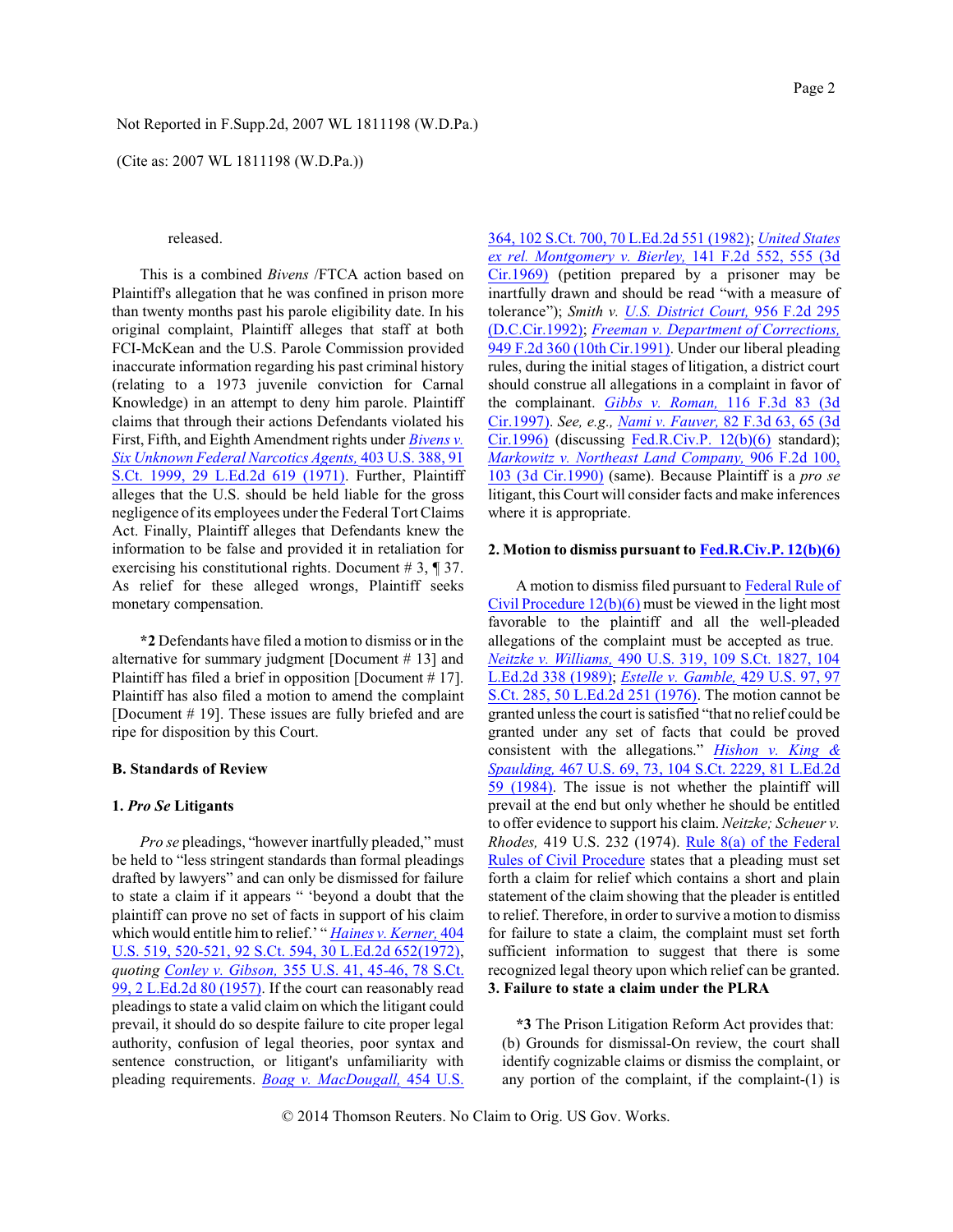(Cite as: 2007 WL 1811198 (W.D.Pa.))

frivolous, malicious, or fails to state a claim upon which relief may be granted; or (2) seeks monetary relief from a defendant who is immune from such relief.

28 [U.S.C.A. §](http://www.westlaw.com/Find/Default.wl?rs=dfa1.0&vr=2.0&DB=1000546&DocName=28USCAS1915A&FindType=L) 1915A. Under [Section](http://www.westlaw.com/Find/Default.wl?rs=dfa1.0&vr=2.0&DB=1000546&DocName=28USCAS1915A&FindType=L) 1915A, not only is a court permitted to *sua sponte* dismiss a complaint which fails to state a claim, but is required to do so. *[Nieves](http://www.westlaw.com/Find/Default.wl?rs=dfa1.0&vr=2.0&DB=0000999&FindType=Y&SerialNum=1997224255) [v. Dragovich,](http://www.westlaw.com/Find/Default.wl?rs=dfa1.0&vr=2.0&DB=0000999&FindType=Y&SerialNum=1997224255)* 1997 WL [698490, at \\*8](http://www.westlaw.com/Find/Default.wl?rs=dfa1.0&vr=2.0&DB=0000999&FindType=Y&SerialNum=1997224255) (E.D.Pa.1997) ("Under provisions of the Prison Litigation Reform Act codified at 28 [U.S.C. §§](http://www.westlaw.com/Find/Default.wl?rs=dfa1.0&vr=2.0&DB=1000546&DocName=28USCAS1915A&FindType=L) 1915A, [1915\(e\)](http://www.westlaw.com/Find/Default.wl?rs=dfa1.0&vr=2.0&DB=1000546&DocName=28USCAS1915&FindType=L) and 42 [U.S.C. §](http://www.westlaw.com/Find/Default.wl?rs=dfa1.0&vr=2.0&DB=1000546&DocName=42USCAS1997E&FindType=L)  $1997e(c)$ , the district courts are required, either on the motion of a party or *sua sponte,* to dismiss any claims made by an inmate that are frivolous or fail to state a claim upon which relief could be granted.").

<span id="page-2-1"></span>The PLRA also amended the statutory provisions with respect to actions brought by prisoners who are proceeding in forma pauperis. *See* 28 U.S.C. § [1915\(e\)\(2\)](http://www.westlaw.com/Find/Default.wl?rs=dfa1.0&vr=2.0&DB=1000546&DocName=28USCAS1915&FindType=L)  $F_{N2}$ . Under this provision as well, not only is a court permitted to *sua sponte* dismiss a complaint which fails to state a claim, but it is required to do so by mandatory language. *See, e.g., [Keener v. Pennsylvania](http://www.westlaw.com/Find/Default.wl?rs=dfa1.0&vr=2.0&DB=506&FindType=Y&ReferencePositionType=S&SerialNum=1997209272&ReferencePosition=145) Bd. of [Probation](http://www.westlaw.com/Find/Default.wl?rs=dfa1.0&vr=2.0&DB=506&FindType=Y&ReferencePositionType=S&SerialNum=1997209272&ReferencePosition=145) and Parole,* 128 F.3d [143, 145](http://www.westlaw.com/Find/Default.wl?rs=dfa1.0&vr=2.0&DB=506&FindType=Y&ReferencePositionType=S&SerialNum=1997209272&ReferencePosition=145) n. 2 (3d [Cir.1997\)](http://www.westlaw.com/Find/Default.wl?rs=dfa1.0&vr=2.0&DB=506&FindType=Y&ReferencePositionType=S&SerialNum=1997209272&ReferencePosition=145) (describing 28 U.S.C. § [1915\(e\)\(2\)\(B\)](http://www.westlaw.com/Find/Default.wl?rs=dfa1.0&vr=2.0&DB=1000546&DocName=28USCAS1915&FindType=L) as "the PLRA provision mandating *sua sponte* dismissal of *in forma pauperis* actions that are frivolous or fail to state a claim."). In performing a court's mandated function of*sua sponte* reviewing a complaint under [28 U.S.C. §](http://www.westlaw.com/Find/Default.wl?rs=dfa1.0&vr=2.0&DB=1000546&DocName=28USCAS1915&FindType=L) 1915(e) and under § [1915A](http://www.westlaw.com/Find/Default.wl?rs=dfa1.0&vr=2.0&DB=1000546&DocName=28USCAS1915A&FindType=L) to determine if it fails to state a claim upon which relief can be granted, a federal district court applies the same standard applied to motions to dismiss under Federal Rule of [Civil Procedure 12\(b\)\(6\)](http://www.westlaw.com/Find/Default.wl?rs=dfa1.0&vr=2.0&DB=1004365&DocName=USFRCPR12&FindType=L). *See, e.g ., [Tucker v. Angelone,](http://www.westlaw.com/Find/Default.wl?rs=dfa1.0&vr=2.0&DB=345&FindType=Y&ReferencePositionType=S&SerialNum=1997044224&ReferencePosition=135)* 954 [F.Supp. 134, 135](http://www.westlaw.com/Find/Default.wl?rs=dfa1.0&vr=2.0&DB=345&FindType=Y&ReferencePositionType=S&SerialNum=1997044224&ReferencePosition=135) [\(E.D.Va.1977\)](http://www.westlaw.com/Find/Default.wl?rs=dfa1.0&vr=2.0&DB=345&FindType=Y&ReferencePositionType=S&SerialNum=1997044224&ReferencePosition=135) ("Under 28 [U.S.C. §§](http://www.westlaw.com/Find/Default.wl?rs=dfa1.0&vr=2.0&DB=1000546&DocName=28USCAS1915A&FindType=L) 1915A, [1915\(e\)](http://www.westlaw.com/Find/Default.wl?rs=dfa1.0&vr=2.0&DB=1000546&DocName=28USCAS1915&FindType=L) and 42 U.S.C. § [1997e\(c\)](http://www.westlaw.com/Find/Default.wl?rs=dfa1.0&vr=2.0&DB=1000546&DocName=42USCAS1997E&FindType=L) the courts are directed to dismiss any claims made by inmates that 'fail to state a claim upon which relief could be granted' ".).

> <span id="page-2-0"></span>[FN2.](#page-2-1) Title 28 U.S.C. § [1915\(e\)\(2\)](http://www.westlaw.com/Find/Default.wl?rs=dfa1.0&vr=2.0&DB=1000546&DocName=28USCAS1915&FindType=L) provides: "Notwithstanding any filing fee, or any portion thereof, that may have been paid, the court shall dismiss the case at any time if the court determines that-(B) the action or appeal-(i) is frivolous or malicious; (ii) fails to state a claim on which relief may be granted; or (iii) seeks monetary relief against a defendant who is

immune from such relief."

A motion to dismiss filed pursuant to [Federal Rule of](http://www.westlaw.com/Find/Default.wl?rs=dfa1.0&vr=2.0&DB=1004365&DocName=USFRCPR12&FindType=L) [Civil Procedure 12\(b\)\(6\)](http://www.westlaw.com/Find/Default.wl?rs=dfa1.0&vr=2.0&DB=1004365&DocName=USFRCPR12&FindType=L) must be viewed in the light most favorable to the plaintiff and all the well-pleaded allegations of the complaint must be accepted as true. *[Neitzke v. Williams,](http://www.westlaw.com/Find/Default.wl?rs=dfa1.0&vr=2.0&DB=708&FindType=Y&SerialNum=1989063358)* 490 [U.S. 319, 109](http://www.westlaw.com/Find/Default.wl?rs=dfa1.0&vr=2.0&DB=708&FindType=Y&SerialNum=1989063358) S.Ct. 1827, 104 [L.Ed.2d](http://www.westlaw.com/Find/Default.wl?rs=dfa1.0&vr=2.0&DB=708&FindType=Y&SerialNum=1989063358) 338 (1989); *Langford [v. City ofAtlantic City,](http://www.westlaw.com/Find/Default.wl?rs=dfa1.0&vr=2.0&DB=506&FindType=Y&ReferencePositionType=S&SerialNum=2000653587&ReferencePosition=847)* [235](http://www.westlaw.com/Find/Default.wl?rs=dfa1.0&vr=2.0&DB=506&FindType=Y&ReferencePositionType=S&SerialNum=2000653587&ReferencePosition=847) F.3d 845, 847 (3d [Cir.2000\)](http://www.westlaw.com/Find/Default.wl?rs=dfa1.0&vr=2.0&DB=506&FindType=Y&ReferencePositionType=S&SerialNum=2000653587&ReferencePosition=847). The motion cannot be granted unless the court is satisfied "that no relief could be granted under any set of facts that could be proved consistent with the allegations." *Hishon [v. King](http://www.westlaw.com/Find/Default.wl?rs=dfa1.0&vr=2.0&DB=708&FindType=Y&SerialNum=1984124905) & [Spaulding,](http://www.westlaw.com/Find/Default.wl?rs=dfa1.0&vr=2.0&DB=708&FindType=Y&SerialNum=1984124905)* 467 [U.S. 69, 73, 104](http://www.westlaw.com/Find/Default.wl?rs=dfa1.0&vr=2.0&DB=708&FindType=Y&SerialNum=1984124905) S.Ct. 2229, 81 L.Ed.2d 59 [\(1984\)](http://www.westlaw.com/Find/Default.wl?rs=dfa1.0&vr=2.0&DB=708&FindType=Y&SerialNum=1984124905). *See also [Swierkiewicz](http://www.westlaw.com/Find/Default.wl?rs=dfa1.0&vr=2.0&DB=708&FindType=Y&SerialNum=2002142931) v. Sorema N.A.,* [534](http://www.westlaw.com/Find/Default.wl?rs=dfa1.0&vr=2.0&DB=708&FindType=Y&SerialNum=2002142931) U.S. 506, 122 [S.Ct. 992, 152 L.Ed.2d](http://www.westlaw.com/Find/Default.wl?rs=dfa1.0&vr=2.0&DB=708&FindType=Y&SerialNum=2002142931) 1 (2002). The issue is not whether the plaintiff will prevail at the end but whether he should be entitled to offer evidence in support of his claim. *[Neitzke v. Williams,](http://www.westlaw.com/Find/Default.wl?rs=dfa1.0&vr=2.0&DB=708&FindType=Y&SerialNum=1989063358)* 490 [U.S. 319, 109](http://www.westlaw.com/Find/Default.wl?rs=dfa1.0&vr=2.0&DB=708&FindType=Y&SerialNum=1989063358) S.Ct. [1827, 104 L.Ed.2d](http://www.westlaw.com/Find/Default.wl?rs=dfa1.0&vr=2.0&DB=708&FindType=Y&SerialNum=1989063358) 338 (1989); *Scheuer v. Rhodes,* 419 U.S. 232 (1974). However, a court need not credit a complaint's "bald assertions" or "legal conclusions" when deciding a motion to dismiss. *[Morse v. Lower](http://www.westlaw.com/Find/Default.wl?rs=dfa1.0&vr=2.0&DB=506&FindType=Y&ReferencePositionType=S&SerialNum=1997249145&ReferencePosition=906) Merion [School Dist.,](http://www.westlaw.com/Find/Default.wl?rs=dfa1.0&vr=2.0&DB=506&FindType=Y&ReferencePositionType=S&SerialNum=1997249145&ReferencePosition=906)* 132 F.3d 902, 906 [\(3d Cir.1997\)](http://www.westlaw.com/Find/Default.wl?rs=dfa1.0&vr=2.0&DB=506&FindType=Y&ReferencePositionType=S&SerialNum=1997249145&ReferencePosition=906) *citing [In](http://www.westlaw.com/Find/Default.wl?rs=dfa1.0&vr=2.0&DB=506&FindType=Y&ReferencePositionType=S&SerialNum=1997124449&ReferencePosition=1429) re Burlington Coat [Factory Securities Litigation,](http://www.westlaw.com/Find/Default.wl?rs=dfa1.0&vr=2.0&DB=506&FindType=Y&ReferencePositionType=S&SerialNum=1997124449&ReferencePosition=1429)* 114 [F.3d](http://www.westlaw.com/Find/Default.wl?rs=dfa1.0&vr=2.0&DB=506&FindType=Y&ReferencePositionType=S&SerialNum=1997124449&ReferencePosition=1429) [1410, 1429-30](http://www.westlaw.com/Find/Default.wl?rs=dfa1.0&vr=2.0&DB=506&FindType=Y&ReferencePositionType=S&SerialNum=1997124449&ReferencePosition=1429) (3d Cir.1997). Therefore, in order to survive a motion to dismiss for failure to state a claim, the complaint must only set forth sufficient information to suggest that there is some recognized legal theory upon which relief can be granted. *See Swierkiewicz.*

**\*4** The court's obligation to dismiss a complaint under the PLRA is not excused even after the defendants have filed a motion to dismiss if it appears that the complaint fails to state a claim based upon grounds not raised by the defendants in their motion to dismiss. *See, e.g., [Lopez v.](http://www.westlaw.com/Find/Default.wl?rs=dfa1.0&vr=2.0&DB=506&FindType=Y&ReferencePositionType=S&SerialNum=2000051408&ReferencePosition=1126) [Smith,](http://www.westlaw.com/Find/Default.wl?rs=dfa1.0&vr=2.0&DB=506&FindType=Y&ReferencePositionType=S&SerialNum=2000051408&ReferencePosition=1126)* 203 F.3d 1122, 1126 [n. 6 \(9th Cir.2000\)](http://www.westlaw.com/Find/Default.wl?rs=dfa1.0&vr=2.0&DB=506&FindType=Y&ReferencePositionType=S&SerialNum=2000051408&ReferencePosition=1126); *[Palay v.](http://www.westlaw.com/Find/Default.wl?rs=dfa1.0&vr=2.0&DB=4637&FindType=Y&ReferencePositionType=S&SerialNum=2000532032&ReferencePosition=860) [United States,](http://www.westlaw.com/Find/Default.wl?rs=dfa1.0&vr=2.0&DB=4637&FindType=Y&ReferencePositionType=S&SerialNum=2000532032&ReferencePosition=860)* [125 F.Supp.2d 855, 860 \(N.D.Ill.2000\)](http://www.westlaw.com/Find/Default.wl?rs=dfa1.0&vr=2.0&DB=4637&FindType=Y&ReferencePositionType=S&SerialNum=2000532032&ReferencePosition=860).

## **4. Motion for summary judgment pursuant to [Fed.R.Civ.P. 56](http://www.westlaw.com/Find/Default.wl?rs=dfa1.0&vr=2.0&DB=1004365&DocName=USFRCPR56&FindType=L)**

Federal Rule of [Civil Procedure 56\(c\)](http://www.westlaw.com/Find/Default.wl?rs=dfa1.0&vr=2.0&DB=1004365&DocName=USFRCPR56&FindType=L) provides that summary judgment shall be granted if the "pleadings, depositions, answers to interrogatories, and admissions on file, together with the affidavits, if any, show that there is no genuine issue as to any material fact and that the moving party is entitled to judgment as a matter of law."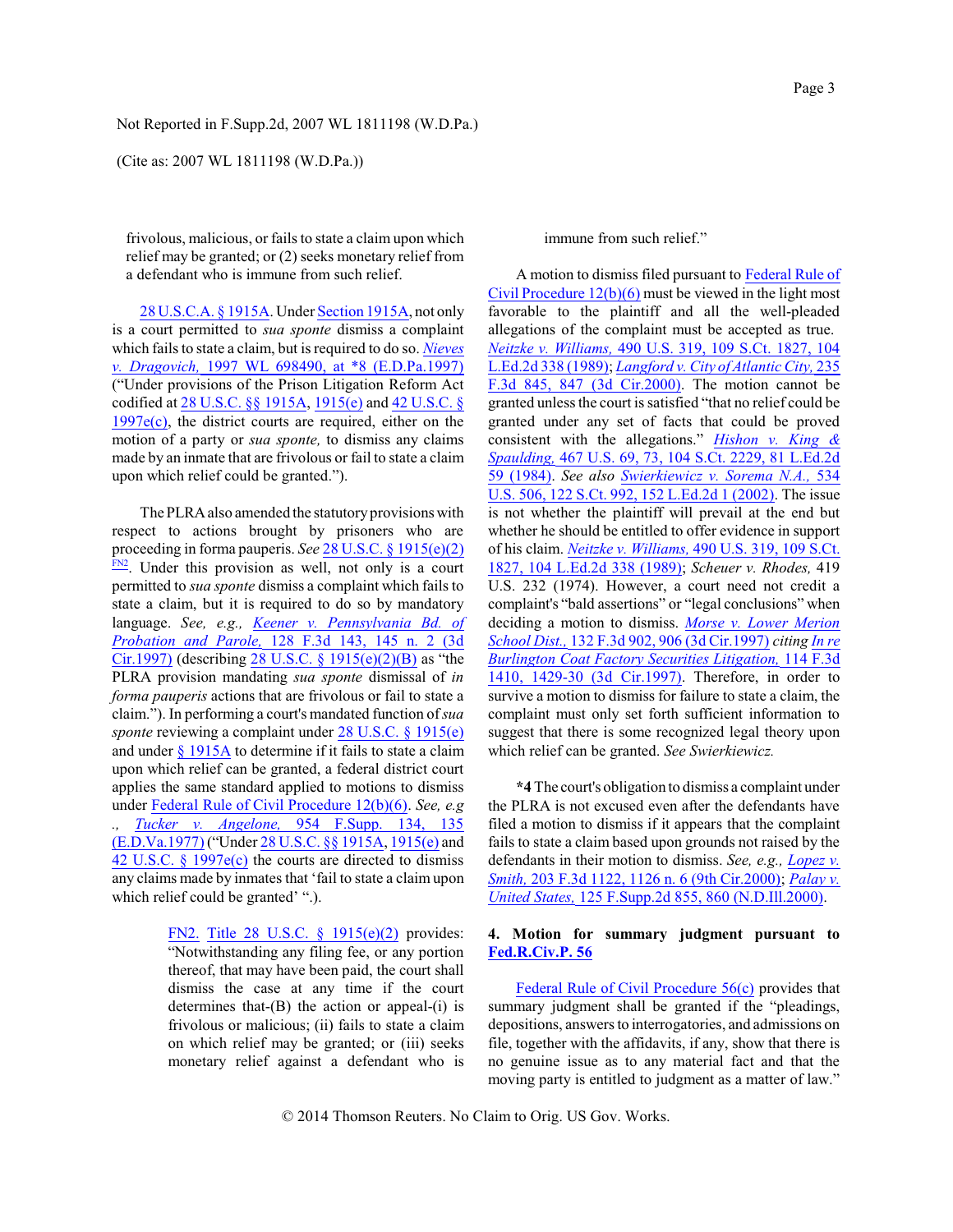### (Cite as: 2007 WL 1811198 (W.D.Pa.))

[Rule 56\(e\)](http://www.westlaw.com/Find/Default.wl?rs=dfa1.0&vr=2.0&DB=1004365&DocName=USFRCPR56&FindType=L) further provides that when a motion for summary judgment is made and supported, "an adverse party may not rest upon the mere allegations or denials of the adverse party's pleading, but the adverse party's response, by affidavits or as otherwise provided in this rule, must set forth specific facts showing that there is a genuine issue for trial. If the adverse party does not so respond, summary judgment, if appropriate, shall be entered against the adverse party." *Id.*

A district court may grant summary judgment for the defendant when the plaintiff has failed to present any genuine issues of material fact. *See* [Fed.R.Civ.P. 56\(c\)](http://www.westlaw.com/Find/Default.wl?rs=dfa1.0&vr=2.0&DB=1004365&DocName=USFRCPR56&FindType=L); *[Krouse v. American](http://www.westlaw.com/Find/Default.wl?rs=dfa1.0&vr=2.0&DB=506&FindType=Y&ReferencePositionType=S&SerialNum=1997196383&ReferencePosition=500) Sterilizer Company,* 126 [F.3d](http://www.westlaw.com/Find/Default.wl?rs=dfa1.0&vr=2.0&DB=506&FindType=Y&ReferencePositionType=S&SerialNum=1997196383&ReferencePosition=500) 494, 500 n. 2 [\(3d Cir.1997\)](http://www.westlaw.com/Find/Default.wl?rs=dfa1.0&vr=2.0&DB=506&FindType=Y&ReferencePositionType=S&SerialNum=1997196383&ReferencePosition=500). The moving party has the initial burden of proving to the district court the absence of evidence supporting the non-moving party's claims. *[Celotex Corp. v. Catrett,](http://www.westlaw.com/Find/Default.wl?rs=dfa1.0&vr=2.0&DB=708&FindType=Y&SerialNum=1986132677)* 477 U.S. 317, 106 [S.Ct. 2548, 91](http://www.westlaw.com/Find/Default.wl?rs=dfa1.0&vr=2.0&DB=708&FindType=Y&SerialNum=1986132677) L.Ed.2d [265 \(1986\)](http://www.westlaw.com/Find/Default.wl?rs=dfa1.0&vr=2.0&DB=708&FindType=Y&SerialNum=1986132677); *[Country Floors, Inc. v. Partnership](http://www.westlaw.com/Find/Default.wl?rs=dfa1.0&vr=2.0&DB=350&FindType=Y&ReferencePositionType=S&SerialNum=1991074584&ReferencePosition=1061) Composed [of Gepner and](http://www.westlaw.com/Find/Default.wl?rs=dfa1.0&vr=2.0&DB=350&FindType=Y&ReferencePositionType=S&SerialNum=1991074584&ReferencePosition=1061) Ford,* 930 F.2d [1056, 1061](http://www.westlaw.com/Find/Default.wl?rs=dfa1.0&vr=2.0&DB=350&FindType=Y&ReferencePositionType=S&SerialNum=1991074584&ReferencePosition=1061) (3d [Cir.1990\)](http://www.westlaw.com/Find/Default.wl?rs=dfa1.0&vr=2.0&DB=350&FindType=Y&ReferencePositionType=S&SerialNum=1991074584&ReferencePosition=1061). Further, "[R]ule 56 enables a party contending that there is no genuine dispute as to a specific, essential fact 'to demand at least one sworn averment of that fact before the lengthy process of litigation continues.' " *Schoch [v. First Fidelity Bancorporation,](http://www.westlaw.com/Find/Default.wl?rs=dfa1.0&vr=2.0&DB=350&FindType=Y&ReferencePositionType=S&SerialNum=1990125986&ReferencePosition=657)* 912 [F.2d](http://www.westlaw.com/Find/Default.wl?rs=dfa1.0&vr=2.0&DB=350&FindType=Y&ReferencePositionType=S&SerialNum=1990125986&ReferencePosition=657) 654, 657 (3d [Cir.1990\)](http://www.westlaw.com/Find/Default.wl?rs=dfa1.0&vr=2.0&DB=350&FindType=Y&ReferencePositionType=S&SerialNum=1990125986&ReferencePosition=657), *quoting Lujan [v. National Wildlife](http://www.westlaw.com/Find/Default.wl?rs=dfa1.0&vr=2.0&DB=708&FindType=Y&SerialNum=1990097949) [Federation,](http://www.westlaw.com/Find/Default.wl?rs=dfa1.0&vr=2.0&DB=708&FindType=Y&SerialNum=1990097949)* 497 U.S. 871, 110 [S.Ct. 3177, 111](http://www.westlaw.com/Find/Default.wl?rs=dfa1.0&vr=2.0&DB=708&FindType=Y&SerialNum=1990097949) L.Ed.2d [695 \(1990\)](http://www.westlaw.com/Find/Default.wl?rs=dfa1.0&vr=2.0&DB=708&FindType=Y&SerialNum=1990097949).

The burden then shifts to the non-movant to come forward with specific facts showing a genuine issue for trial. *Matsushita [Elec. Indus. Company v. Zenith](http://www.westlaw.com/Find/Default.wl?rs=dfa1.0&vr=2.0&DB=708&FindType=Y&SerialNum=1986115992) Radio Corp.,* 475 [U.S. 574, 106](http://www.westlaw.com/Find/Default.wl?rs=dfa1.0&vr=2.0&DB=708&FindType=Y&SerialNum=1986115992) S.Ct. 1348, 89 L.Ed.2d 538 (1986); *Williams v. Borough [of West Chester, Pa.,](http://www.westlaw.com/Find/Default.wl?rs=dfa1.0&vr=2.0&DB=350&FindType=Y&ReferencePositionType=S&SerialNum=1989165175&ReferencePosition=460)* 891 [F.2d](http://www.westlaw.com/Find/Default.wl?rs=dfa1.0&vr=2.0&DB=350&FindType=Y&ReferencePositionType=S&SerialNum=1989165175&ReferencePosition=460) 458, 460-461 (3d [Cir.1989\)](http://www.westlaw.com/Find/Default.wl?rs=dfa1.0&vr=2.0&DB=350&FindType=Y&ReferencePositionType=S&SerialNum=1989165175&ReferencePosition=460) (the non-movant must present affirmative evidence-more than a scintilla but less than a preponderance-which supports each element of his claim to defeat a properly presented motion for summary judgment). The non-moving party must go beyond the pleadings and show specific facts by affidavit or by information contained in the filed documents (i.e., depositions, answers to interrogatories and admissions) to meet his burden of proving elements essential to his claim. *[Celotex,](http://www.westlaw.com/Find/Default.wl?rs=dfa1.0&vr=2.0&DB=780&FindType=Y&ReferencePositionType=S&SerialNum=1986132677&ReferencePosition=322)* 477 [U.S. at 322;](http://www.westlaw.com/Find/Default.wl?rs=dfa1.0&vr=2.0&DB=780&FindType=Y&ReferencePositionType=S&SerialNum=1986132677&ReferencePosition=322) *[Country Floors,](http://www.westlaw.com/Find/Default.wl?rs=dfa1.0&vr=2.0&DB=350&FindType=Y&ReferencePositionType=S&SerialNum=1991074584&ReferencePosition=1061)* [930 F.2d](http://www.westlaw.com/Find/Default.wl?rs=dfa1.0&vr=2.0&DB=350&FindType=Y&ReferencePositionType=S&SerialNum=1991074584&ReferencePosition=1061) at [1061](http://www.westlaw.com/Find/Default.wl?rs=dfa1.0&vr=2.0&DB=350&FindType=Y&ReferencePositionType=S&SerialNum=1991074584&ReferencePosition=1061).

## **C. The** *Bivens* **Claim**

**\*5** Defendants argue that Plaintiff's *Bivens* claim should be dismissed pursuant to the favorable termination requirement of *Heck v. Humphrey* [512 U.S. 447 (1994) ] and its progeny.

In *Heck,* the Supreme Court held that a state prisoner could not maintain a § 1983 action for damages under the civil rights laws if "a judgment in favor of the plaintiff would necessarily imply the invalidity of his conviction or sentence ... unless the plaintiff can demonstrate that the conviction or sentence has already been invalidated." 512 U.S. at 487. The Court recently summarized this so-called "favorable termination requirement" by explaining that a "state prisoner's § 1983 action is barred (absent prior invalidation)-no matter the relief sought (damages or equitable relief), no matter the target of the prisoner's suit (state conduct leading to conviction or internal prison proceedings)-if success in that action would necessarily demonstrate the invalidity of confinement or its duration." *Wilkinson [v. Dotson,](http://www.westlaw.com/Find/Default.wl?rs=dfa1.0&vr=2.0&DB=708&FindType=Y&SerialNum=2006315804)* [544 U.S. 74, 81-82, 125](http://www.westlaw.com/Find/Default.wl?rs=dfa1.0&vr=2.0&DB=708&FindType=Y&SerialNum=2006315804) S.Ct. 1242, 161 [L.Ed.2d](http://www.westlaw.com/Find/Default.wl?rs=dfa1.0&vr=2.0&DB=708&FindType=Y&SerialNum=2006315804) 253 (2005). *See also [Hill v. McDonough,](http://www.westlaw.com/Find/Default.wl?rs=dfa1.0&vr=2.0&DB=708&FindType=Y&SerialNum=2009333405)* [---](http://www.westlaw.com/Find/Default.wl?rs=dfa1.0&vr=2.0&DB=708&FindType=Y&SerialNum=2009333405) U.S. ----, 126 [S.Ct. 2096, 165](http://www.westlaw.com/Find/Default.wl?rs=dfa1.0&vr=2.0&DB=708&FindType=Y&SerialNum=2009333405) L.Ed.2d 44 (2006); *[Muhammad v. Close,](http://www.westlaw.com/Find/Default.wl?rs=dfa1.0&vr=2.0&DB=708&FindType=Y&SerialNum=2004158409)* [540 U.S. 749, 124 S.Ct. 1303, 158](http://www.westlaw.com/Find/Default.wl?rs=dfa1.0&vr=2.0&DB=708&FindType=Y&SerialNum=2004158409) [L.Ed.2d 32 \(2004\)](http://www.westlaw.com/Find/Default.wl?rs=dfa1.0&vr=2.0&DB=708&FindType=Y&SerialNum=2004158409). EN3

> <span id="page-3-1"></span><span id="page-3-0"></span>[FN3.](#page-3-1) The federal courts consistently apply *Heck* in *Bivens*-type actions. *See [Banks v. Hayward,](http://www.westlaw.com/Find/Default.wl?rs=dfa1.0&vr=2.0&DB=0000999&FindType=Y&SerialNum=2011462779)* 2007 WL 470472 (3d [Cir. February](http://www.westlaw.com/Find/Default.wl?rs=dfa1.0&vr=2.0&DB=0000999&FindType=Y&SerialNum=2011462779) 13, 2007) (applying *Heck* favorable termination rule in *Bivens* action); *[Williams v.](http://www.westlaw.com/Find/Default.wl?rs=dfa1.0&vr=2.0&DB=506&FindType=Y&ReferencePositionType=S&SerialNum=1996038194&ReferencePosition=1340) Hill,* [74 F.3d](http://www.westlaw.com/Find/Default.wl?rs=dfa1.0&vr=2.0&DB=506&FindType=Y&ReferencePositionType=S&SerialNum=1996038194&ReferencePosition=1340) 1339, 1340 [\(D.C.Cir.1996\)](http://www.westlaw.com/Find/Default.wl?rs=dfa1.0&vr=2.0&DB=506&FindType=Y&ReferencePositionType=S&SerialNum=1996038194&ReferencePosition=1340) (per curiam) (applying *Heck* to damages actions against federal officials in actions brought under *Bivens* ); *[Tavarez v.](http://www.westlaw.com/Find/Default.wl?rs=dfa1.0&vr=2.0&DB=506&FindType=Y&ReferencePositionType=S&SerialNum=1995101327&ReferencePosition=110) [Reno,](http://www.westlaw.com/Find/Default.wl?rs=dfa1.0&vr=2.0&DB=506&FindType=Y&ReferencePositionType=S&SerialNum=1995101327&ReferencePosition=110)* 54 F.3d [109, 110 \(2d](http://www.westlaw.com/Find/Default.wl?rs=dfa1.0&vr=2.0&DB=506&FindType=Y&ReferencePositionType=S&SerialNum=1995101327&ReferencePosition=110) Cir.1995); *[Messer v.](http://www.westlaw.com/Find/Default.wl?rs=dfa1.0&vr=2.0&DB=506&FindType=Y&SerialNum=1997227847) [Kelly,](http://www.westlaw.com/Find/Default.wl?rs=dfa1.0&vr=2.0&DB=506&FindType=Y&SerialNum=1997227847)* 129 F.3d 1259 [\(Table\) \(4th](http://www.westlaw.com/Find/Default.wl?rs=dfa1.0&vr=2.0&DB=506&FindType=Y&SerialNum=1997227847) Cir.1997); *[Stephenson](http://www.westlaw.com/Find/Default.wl?rs=dfa1.0&vr=2.0&DB=506&FindType=Y&ReferencePositionType=S&SerialNum=1994154850&ReferencePosition=27) v. Reno,* 28 F.3d [26, 27](http://www.westlaw.com/Find/Default.wl?rs=dfa1.0&vr=2.0&DB=506&FindType=Y&ReferencePositionType=S&SerialNum=1994154850&ReferencePosition=27) (5th [Cir.1994\)](http://www.westlaw.com/Find/Default.wl?rs=dfa1.0&vr=2.0&DB=506&FindType=Y&ReferencePositionType=S&SerialNum=1994154850&ReferencePosition=27); *[Robinson](http://www.westlaw.com/Find/Default.wl?rs=dfa1.0&vr=2.0&DB=506&FindType=Y&ReferencePositionType=S&SerialNum=1998095570&ReferencePosition=906) v. Jones,* 142 [F.3d](http://www.westlaw.com/Find/Default.wl?rs=dfa1.0&vr=2.0&DB=506&FindType=Y&ReferencePositionType=S&SerialNum=1998095570&ReferencePosition=906) 905, 906-07 (6th [Cir.1998\)](http://www.westlaw.com/Find/Default.wl?rs=dfa1.0&vr=2.0&DB=506&FindType=Y&ReferencePositionType=S&SerialNum=1998095570&ReferencePosition=906) ("While *Heck* concerned an action brought under 42 [U.S.C. §](http://www.westlaw.com/Find/Default.wl?rs=dfa1.0&vr=2.0&DB=1000546&DocName=42USCAS1983&FindType=L) 1983, we adopt the rule espoused by the Fifth and Eleventh Circuits that the *Heck* holding applies equally to an action brought under *Bivens."* ); *[Clemente v.](http://www.westlaw.com/Find/Default.wl?rs=dfa1.0&vr=2.0&DB=506&FindType=Y&ReferencePositionType=S&SerialNum=1997155450&ReferencePosition=705) [Allen,](http://www.westlaw.com/Find/Default.wl?rs=dfa1.0&vr=2.0&DB=506&FindType=Y&ReferencePositionType=S&SerialNum=1997155450&ReferencePosition=705)* 120 F.3d 703, 705 (7th [Cir.1997\)](http://www.westlaw.com/Find/Default.wl?rs=dfa1.0&vr=2.0&DB=506&FindType=Y&ReferencePositionType=S&SerialNum=1997155450&ReferencePosition=705); *[Martin](http://www.westlaw.com/Find/Default.wl?rs=dfa1.0&vr=2.0&DB=506&FindType=Y&ReferencePositionType=S&SerialNum=1996151451&ReferencePosition=775) [v. Sias,](http://www.westlaw.com/Find/Default.wl?rs=dfa1.0&vr=2.0&DB=506&FindType=Y&ReferencePositionType=S&SerialNum=1996151451&ReferencePosition=775)* 88 [F.3d 774, 775](http://www.westlaw.com/Find/Default.wl?rs=dfa1.0&vr=2.0&DB=506&FindType=Y&ReferencePositionType=S&SerialNum=1996151451&ReferencePosition=775) (9th Cir.1996); *[Reed](http://www.westlaw.com/Find/Default.wl?rs=dfa1.0&vr=2.0&DB=506&FindType=Y&SerialNum=1999132075) v. [Smith,](http://www.westlaw.com/Find/Default.wl?rs=dfa1.0&vr=2.0&DB=506&FindType=Y&SerialNum=1999132075)* 182 F.3d 933 [\(Table\) \(10th](http://www.westlaw.com/Find/Default.wl?rs=dfa1.0&vr=2.0&DB=506&FindType=Y&SerialNum=1999132075) Cir.1999); *Abella [v. Rubino,](http://www.westlaw.com/Find/Default.wl?rs=dfa1.0&vr=2.0&DB=506&FindType=Y&ReferencePositionType=S&SerialNum=1995175654&ReferencePosition=1065)* 63 F.3d [1063, 1065](http://www.westlaw.com/Find/Default.wl?rs=dfa1.0&vr=2.0&DB=506&FindType=Y&ReferencePositionType=S&SerialNum=1995175654&ReferencePosition=1065) (11th [Cir.1995\)](http://www.westlaw.com/Find/Default.wl?rs=dfa1.0&vr=2.0&DB=506&FindType=Y&ReferencePositionType=S&SerialNum=1995175654&ReferencePosition=1065).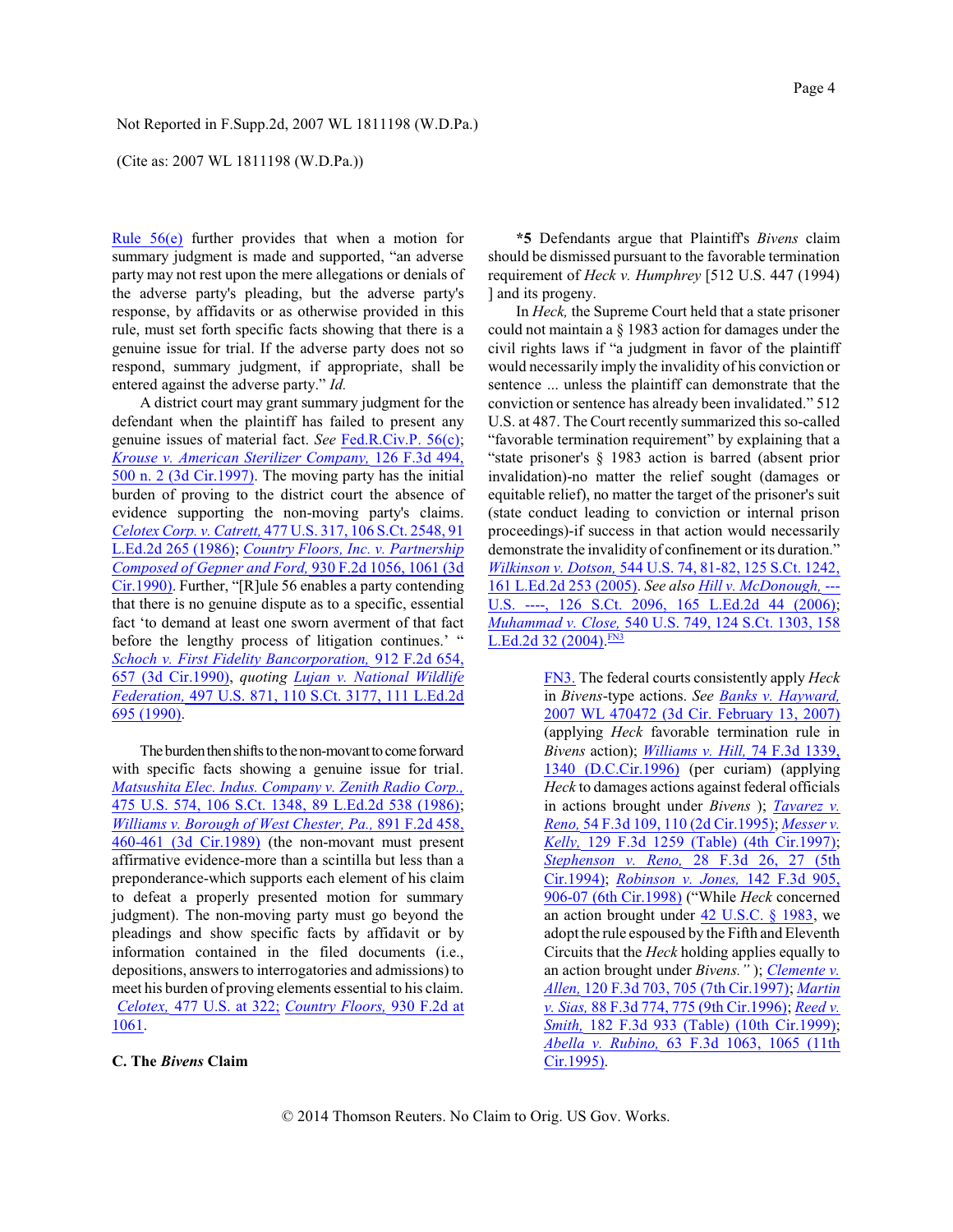(Cite as: 2007 WL 1811198 (W.D.Pa.))

So then, the law is well established that a claimant cannot use a civil rights action as a vehicle to circumvent the validity of his underlying conviction or the duration of his sentence. Thus, in order to recover damages, a *Bivens* plaintiff must prove that the conviction has been reversed or declared invalid by a disciplinary appeal. *See [Banks v.](http://www.westlaw.com/Find/Default.wl?rs=dfa1.0&vr=2.0&DB=0000999&FindType=Y&SerialNum=2011219082) [Hayward,](http://www.westlaw.com/Find/Default.wl?rs=dfa1.0&vr=2.0&DB=0000999&FindType=Y&SerialNum=2011219082)* 2007 WL 120045, at \* 6 n. 7 [\(W.D.Pa. January](http://www.westlaw.com/Find/Default.wl?rs=dfa1.0&vr=2.0&DB=0000999&FindType=Y&SerialNum=2011219082) [10, 2007\)](http://www.westlaw.com/Find/Default.wl?rs=dfa1.0&vr=2.0&DB=0000999&FindType=Y&SerialNum=2011219082), *citing [Avery v. Nichol,](http://www.westlaw.com/Find/Default.wl?rs=dfa1.0&vr=2.0&DB=0000999&FindType=Y&SerialNum=2000077168)* 2000 WL [282903, at \\*2](http://www.westlaw.com/Find/Default.wl?rs=dfa1.0&vr=2.0&DB=0000999&FindType=Y&SerialNum=2000077168) [\(6th Cir.2000\)](http://www.westlaw.com/Find/Default.wl?rs=dfa1.0&vr=2.0&DB=0000999&FindType=Y&SerialNum=2000077168). Plaintiff can make no such showing here.

<span id="page-4-3"></span>In the instant complaint, Plaintiff alleges violations of his constitutional rights arising out of the denial of his parole eligibility.<sup>[FN4](#page-4-0)</sup> Not only has Plaintiff not proven that the duration of his sentence has been reversed or declared invalid, but the term of his incarceration has been specifically upheld by this very Court, as well as the United States Court of Appeals for the Third Circuit. By Order dated May 3, 2006, United States District Judge Sean J. McLaughlin denied the petition for writ of habeas corpus following a Report and Recommendation issued by this Magistrate Judge. Ens See Dare v. United States Parole *Commission,* Civil Action Number 05-257E. Plaintiff appealed that determination to the Third Circuit, which upheld this district court's determination on January 9,  $2007.$   $\frac{FN6}{5}$  $\frac{FN6}{5}$  $\frac{FN6}{5}$ 

> <span id="page-4-5"></span><span id="page-4-4"></span><span id="page-4-0"></span>[FN4.](#page-4-3) Plaintiff's parole history is long and procedurally convoluted and need not necessarily be related herein.

> <span id="page-4-1"></span>[FN5.](#page-4-4) One of the claims raised in the petition was summarized by this Court as "that he is being denied release due to the [U.S. Parole] Commission's improper use of a 1973 conviction under the District of Columbia's Youth Corrections Act to deny Dare access to a Community Treatment Program. Indeed, his status as a prior sex offender is premised upon this conviction, and that status does limit his ability to locate a suitable post-incarceration placement."

> <span id="page-4-2"></span>[FN6.](#page-4-5) The Third Circuit granted the government's motion for summary affirmance "because it clearly appear[ed] that no substantial question is

presented by this appeal."

Here, a finding by this Court that Defendants violated Plaintiff's constitutional rights would "necessarily imply the invalidity" of the sentence, a sentence which has been upheld by this Court and the Third Circuit. Accordingly, Plaintiff's constitutional claim is precluded by *Heck* and the motion to dismiss should be granted as to this claim.

### **D. The FTCA Claim**

### **1. The Favorable Termination Requirement of** *Heck*

The FTCA claim should also be dismissed pursuant to the favorable termination requirement of *Heck.* The United States Court of Appeals for the Third Circuit has not specifically applied the *Heck* rule in the FTCA context. However, many other Circuit Courts of Appeal, as well as district courts, have applied *Heck* to FTCA actions, and this Court finds their reasoning persuasive. *See [Parris v. United](http://www.westlaw.com/Find/Default.wl?rs=dfa1.0&vr=2.0&DB=506&FindType=Y&ReferencePositionType=S&SerialNum=1995031902&ReferencePosition=385) States,* 45 F.3d [383, 385](http://www.westlaw.com/Find/Default.wl?rs=dfa1.0&vr=2.0&DB=506&FindType=Y&ReferencePositionType=S&SerialNum=1995031902&ReferencePosition=385) (10th [Cir.1995\)](http://www.westlaw.com/Find/Default.wl?rs=dfa1.0&vr=2.0&DB=506&FindType=Y&ReferencePositionType=S&SerialNum=1995031902&ReferencePosition=385) ( "[W]e conclude the same common law principles that informed the Supreme Court's decision in *Heck* should inform the decision of whether an action under the FTCA is cognizable when it calls into question the validity of a prior conviction. We conclude the FTCA, like [§ 1983](http://www.westlaw.com/Find/Default.wl?rs=dfa1.0&vr=2.0&DB=1000546&DocName=42USCAS1983&FindType=L), is not an appropriate vehicle for challenging the validity of outstanding criminal judgments."); *[Rashid](http://www.westlaw.com/Find/Default.wl?rs=dfa1.0&vr=2.0&DB=0000999&FindType=Y&SerialNum=1997138904) [v. Monteverde &](http://www.westlaw.com/Find/Default.wl?rs=dfa1.0&vr=2.0&DB=0000999&FindType=Y&SerialNum=1997138904) Hemphill,* 1997 WL [360922, at \\*](http://www.westlaw.com/Find/Default.wl?rs=dfa1.0&vr=2.0&DB=0000999&FindType=Y&SerialNum=1997138904) 7 n. 15 [\(E.D.Pa.1997\)](http://www.westlaw.com/Find/Default.wl?rs=dfa1.0&vr=2.0&DB=0000999&FindType=Y&SerialNum=1997138904) (applying *Heck* to FTCA claims involving false arrest, false imprisonment and malicious prosecution); *Hinton [v. United](http://www.westlaw.com/Find/Default.wl?rs=dfa1.0&vr=2.0&DB=0000999&FindType=Y&SerialNum=2004238838) States,* [91 Fed. Appx.,](http://www.westlaw.com/Find/Default.wl?rs=dfa1.0&vr=2.0&DB=0000999&FindType=Y&SerialNum=2004238838) 2004 WL 540473 (6th [Cir.2003\)](http://www.westlaw.com/Find/Default.wl?rs=dfa1.0&vr=2.0&DB=0000999&FindType=Y&SerialNum=2004238838) (in applying *Heck,* the appellate court held "here, plaintiff seeks return of the documents for which he stands convicted of forging or counterfeiting, and money damages for the allegedly tortious confiscation of the documents.... plaintiff's claims are not cognizable under the FTCA insofar as a ruling in plaintiff's favor would imply the invalidity of plaintiff's disciplinary conviction."); *[Bradshaw v. Jayaraman,](http://www.westlaw.com/Find/Default.wl?rs=dfa1.0&vr=2.0&DB=0000999&FindType=Y&SerialNum=1999277381)* [205](http://www.westlaw.com/Find/Default.wl?rs=dfa1.0&vr=2.0&DB=0000999&FindType=Y&SerialNum=1999277381) F.3d 1339 (Table) 1999 WL [1206870, at \\*2](http://www.westlaw.com/Find/Default.wl?rs=dfa1.0&vr=2.0&DB=0000999&FindType=Y&SerialNum=1999277381) (6th [Cir.1999\)](http://www.westlaw.com/Find/Default.wl?rs=dfa1.0&vr=2.0&DB=0000999&FindType=Y&SerialNum=1999277381) (in an FTCA action alleging legal malpractice by appointed criminal defense attorney, two law firm employees and court reporter, the appellate court held "a plaintiff may not bring such a suit for monetary damages under federal lawuntil his conviction has been reversed on direct appeal, expunged by executive order, declared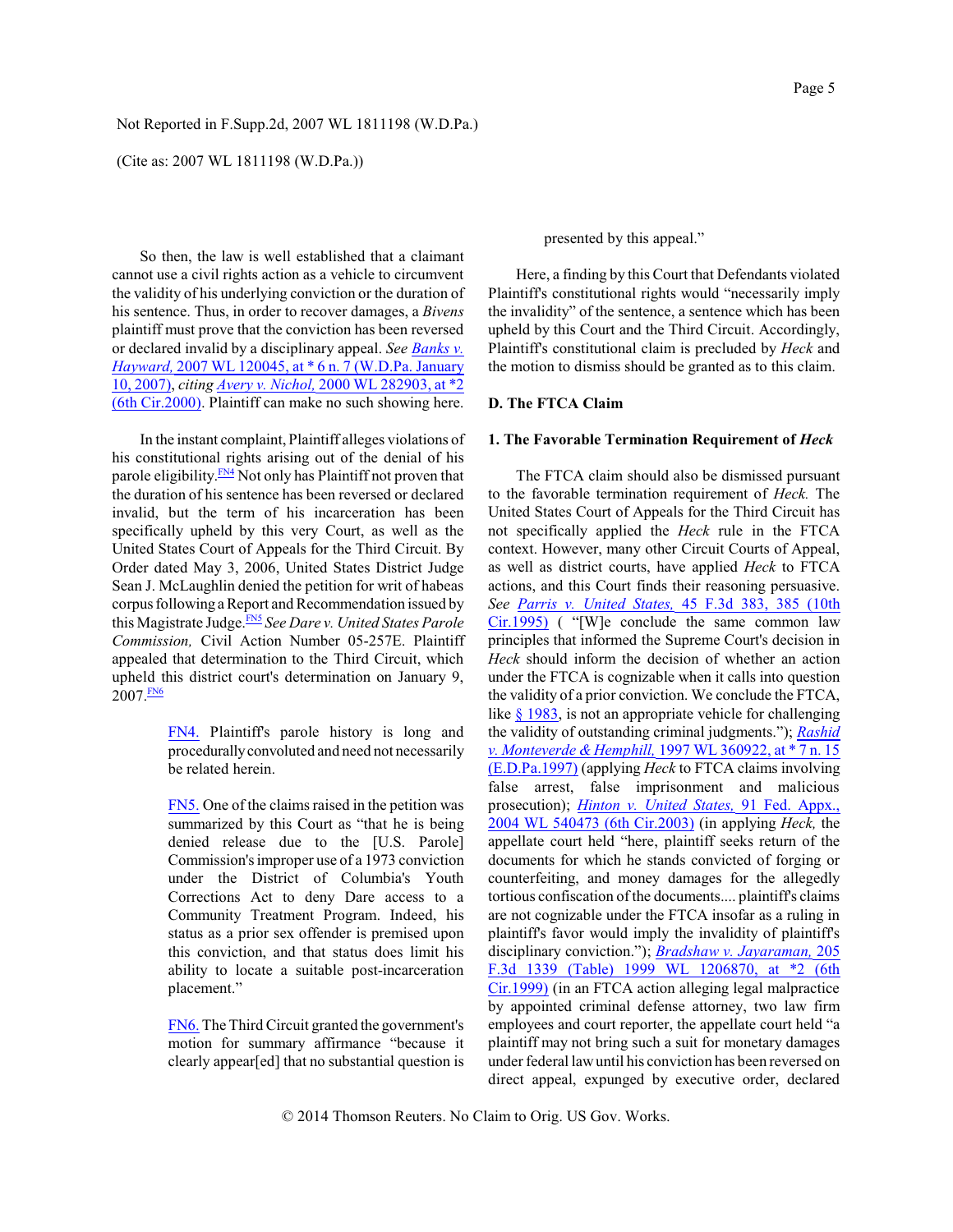### (Cite as: 2007 WL 1811198 (W.D.Pa.))

invalid by a state tribunal, or has otherwise been called into question by a federal court's issuance of a writ o habeas corpus. The holding in *Heck* bars such actions, whether brought under *Bivens,* or the FTCA."); *[Erlin](http://www.westlaw.com/Find/Default.wl?rs=dfa1.0&vr=2.0&DB=506&FindType=Y&ReferencePositionType=S&SerialNum=2004340149&ReferencePosition=1133) v. [United](http://www.westlaw.com/Find/Default.wl?rs=dfa1.0&vr=2.0&DB=506&FindType=Y&ReferencePositionType=S&SerialNum=2004340149&ReferencePosition=1133) States,* 364 F.3d [1127, 1133](http://www.westlaw.com/Find/Default.wl?rs=dfa1.0&vr=2.0&DB=506&FindType=Y&ReferencePositionType=S&SerialNum=2004340149&ReferencePosition=1133) (9th Cir.1994) (an FTCA claim "for negligently calculating a prisoner's release date, or otherwise wrongfully imprisoning the prisoner, does not accrue until the prisoner has established, in a direct or collateral attack on his imprisonment, that he is entitled to release from custody."); *[Watkins v. Holt,](http://www.westlaw.com/Find/Default.wl?rs=dfa1.0&vr=2.0&DB=0000999&FindType=Y&SerialNum=2009720811)* 2006 WL [2331090, at \\*2](http://www.westlaw.com/Find/Default.wl?rs=dfa1.0&vr=2.0&DB=0000999&FindType=Y&SerialNum=2009720811) [\(D.D.C.2006\)](http://www.westlaw.com/Find/Default.wl?rs=dfa1.0&vr=2.0&DB=0000999&FindType=Y&SerialNum=2009720811) (in an FTCA action alleging negligence by Bureau of Prisons employees in miscalculating a prison sentence, the district court applied *Heck* holding that "absent a showing that plaintiff's conviction or sentence is invalid, he cannot recover damages under the FTCA."); *[Echols v. Dwyer,](http://www.westlaw.com/Find/Default.wl?rs=dfa1.0&vr=2.0&DB=345&FindType=Y&ReferencePositionType=S&SerialNum=1996045543&ReferencePosition=327)* 914 [F.Supp. 325, 327 \(E.D.Mo.1996\)](http://www.westlaw.com/Find/Default.wl?rs=dfa1.0&vr=2.0&DB=345&FindType=Y&ReferencePositionType=S&SerialNum=1996045543&ReferencePosition=327)(in an FTCA action alleging legal malpractice by a federal public defender the district court applied *Heck* ruling "that an action under the FTCA is not cognizable when it calls into question the validity of a prior conviction").

**\*6** Although this Court is not willing to apply *Heck* to every FTCA case, its applicability to the facts as alleged here is particularly relevant. The duration of Plaintiff's sentence has been upheld by Third Circuit, the precise determination he now challenges in this FTCA action. By bringing a tort claim against the United States, Plaintiff is asking this Court to necessarily determine the validity of his allegedly increased sentence. Such an FTCA action in this regard "is not an appropriate vehicle for challenging the validityof outstanding criminal judgments." *[Parris,](http://www.westlaw.com/Find/Default.wl?rs=dfa1.0&vr=2.0&DB=506&FindType=Y&ReferencePositionType=S&SerialNum=1995031902&ReferencePosition=385)* [45](http://www.westlaw.com/Find/Default.wl?rs=dfa1.0&vr=2.0&DB=506&FindType=Y&ReferencePositionType=S&SerialNum=1995031902&ReferencePosition=385) [F.3d at 385](http://www.westlaw.com/Find/Default.wl?rs=dfa1.0&vr=2.0&DB=506&FindType=Y&ReferencePositionType=S&SerialNum=1995031902&ReferencePosition=385).

Accordingly, the FTCA claim should be dismissed.

### **E. The Retaliation Claim**

Finally, Plaintiff alleges that Defendants retaliated against himby providing inaccurate information following his exercise of some unspecified constitutional right. Inexplicably, Defendants have not moved to dismiss this claim. However, as Plaintiff has failed to state a claim for relief, this Court recommends the dismissal of this action pursuant to 28 U.S.C. §§ [1915\(e\)\(2\)](http://www.westlaw.com/Find/Default.wl?rs=dfa1.0&vr=2.0&DB=1000546&DocName=28USCAS1915&FindType=L), [1915A](http://www.westlaw.com/Find/Default.wl?rs=dfa1.0&vr=2.0&DB=1000546&DocName=28USCAS1915A&FindType=L), and [42](http://www.westlaw.com/Find/Default.wl?rs=dfa1.0&vr=2.0&DB=1000546&DocName=42USCAS1997E&FindType=L) [U.S.C. § 1997e\(c\)](http://www.westlaw.com/Find/Default.wl?rs=dfa1.0&vr=2.0&DB=1000546&DocName=42USCAS1997E&FindType=L).

"Retaliation for the exercise of constitutionally protected rights is itself a violation ofrights secured by the Constitution actionable under [section](http://www.westlaw.com/Find/Default.wl?rs=dfa1.0&vr=2.0&DB=1000546&DocName=42USCAS1983&FindType=L) 1983." *See [White v.](http://www.westlaw.com/Find/Default.wl?rs=dfa1.0&vr=2.0&DB=350&FindType=Y&ReferencePositionType=S&SerialNum=1990040277&ReferencePosition=111) [Napoleon,](http://www.westlaw.com/Find/Default.wl?rs=dfa1.0&vr=2.0&DB=350&FindType=Y&ReferencePositionType=S&SerialNum=1990040277&ReferencePosition=111)* 897 F.2d 103, 111-12 [\(3d Cir.1990\)](http://www.westlaw.com/Find/Default.wl?rs=dfa1.0&vr=2.0&DB=350&FindType=Y&ReferencePositionType=S&SerialNum=1990040277&ReferencePosition=111). "Government actions, which standing alone, do not violate the Constitution, may nonetheless be constitutional torts if motivated in substantial part by a desire to punish an individual for exercise of a constitutional right." *[Mitchell](http://www.westlaw.com/Find/Default.wl?rs=dfa1.0&vr=2.0&DB=506&FindType=Y&ReferencePositionType=S&SerialNum=2003114164&ReferencePosition=530) [v. Horn,](http://www.westlaw.com/Find/Default.wl?rs=dfa1.0&vr=2.0&DB=506&FindType=Y&ReferencePositionType=S&SerialNum=2003114164&ReferencePosition=530)* [318 F.3d 523, 530 \(3d Cir.2003\)](http://www.westlaw.com/Find/Default.wl?rs=dfa1.0&vr=2.0&DB=506&FindType=Y&ReferencePositionType=S&SerialNum=2003114164&ReferencePosition=530), *quoting [Allah](http://www.westlaw.com/Find/Default.wl?rs=dfa1.0&vr=2.0&DB=506&FindType=Y&ReferencePositionType=S&SerialNum=2000552792&ReferencePosition=224) [v. Seiverling,](http://www.westlaw.com/Find/Default.wl?rs=dfa1.0&vr=2.0&DB=506&FindType=Y&ReferencePositionType=S&SerialNum=2000552792&ReferencePosition=224)* 229 F.3d [220, 224-25](http://www.westlaw.com/Find/Default.wl?rs=dfa1.0&vr=2.0&DB=506&FindType=Y&ReferencePositionType=S&SerialNum=2000552792&ReferencePosition=224) (3d Cir.2000). [FN7](#page-5-0) *See also Anderson [v. Davila,](http://www.westlaw.com/Find/Default.wl?rs=dfa1.0&vr=2.0&DB=506&FindType=Y&ReferencePositionType=S&SerialNum=1997186481&ReferencePosition=161)* 125 F.3d 148, 161 (3d [Cir.1997\)](http://www.westlaw.com/Find/Default.wl?rs=dfa1.0&vr=2.0&DB=506&FindType=Y&ReferencePositionType=S&SerialNum=1997186481&ReferencePosition=161) ("An otherwise legitimate and constitutional government act can become unconstitutional when an individual demonstrates that it was undertaken in retaliation for his exercise of First Amendment rights .").

> <span id="page-5-1"></span><span id="page-5-0"></span>[FN7.](#page-5-1) The Third Circuit has directed that district courts should look carefully at allegations of retaliation. "Because of many prisoners' propensity to wield retaliation claims when confronted with disciplinary actions, district courts must view prisoners' retaliation claims with sufficient skepticism to avoid becoming entangled in every disciplinary action taken against a prisoner." *[Sims v. Dragovich,](http://www.westlaw.com/Find/Default.wl?rs=dfa1.0&vr=2.0&DB=999&FindType=Y&SerialNum=0110401193)* [1999](http://www.westlaw.com/Find/Default.wl?rs=dfa1.0&vr=2.0&DB=999&FindType=Y&SerialNum=0110401193) WL 37621 [\(E.D.Pa.1999\)](http://www.westlaw.com/Find/Default.wl?rs=dfa1.0&vr=2.0&DB=999&FindType=Y&SerialNum=0110401193), *affirmed,* 43 [Fed.Appx.](http://www.westlaw.com/Find/Default.wl?rs=dfa1.0&vr=2.0&DB=6538&FindType=Y&SerialNum=2002493786) [523, 2002 WL 1800793 \(3d Cir.2002\)](http://www.westlaw.com/Find/Default.wl?rs=dfa1.0&vr=2.0&DB=6538&FindType=Y&SerialNum=2002493786).

In order to state a *prima facie* case of retaliation, a prisoner plaintiff must demonstrate all three of the following factors:

1) the conduct in which he was engaged was constitutionally protected;

2) he suffered "adverse action"  $\frac{FN8}{FN8}$  $\frac{FN8}{FN8}$  $\frac{FN8}{FN8}$  at the hands of prison officials; **and**

> <span id="page-5-3"></span><span id="page-5-2"></span>[FN8.](#page-5-3) To show the "adverse action" necessary to fulfill the second prong, the prisoner plaintiff must demonstrate that defendants' action were "sufficient to deter a person of ordinary firmness fromexercising his [constitutional] rights." *Allah v. Al-Hafeez,* 208 F.Supp.2d 520,535 (E.D. Pa. June 24, 2002), *quoting Allah [v. Seiverling,](http://www.westlaw.com/Find/Default.wl?rs=dfa1.0&vr=2.0&DB=506&FindType=Y&ReferencePositionType=S&SerialNum=2000552792&ReferencePosition=225)* [229](http://www.westlaw.com/Find/Default.wl?rs=dfa1.0&vr=2.0&DB=506&FindType=Y&ReferencePositionType=S&SerialNum=2000552792&ReferencePosition=225) [F.3d at 225](http://www.westlaw.com/Find/Default.wl?rs=dfa1.0&vr=2.0&DB=506&FindType=Y&ReferencePositionType=S&SerialNum=2000552792&ReferencePosition=225).